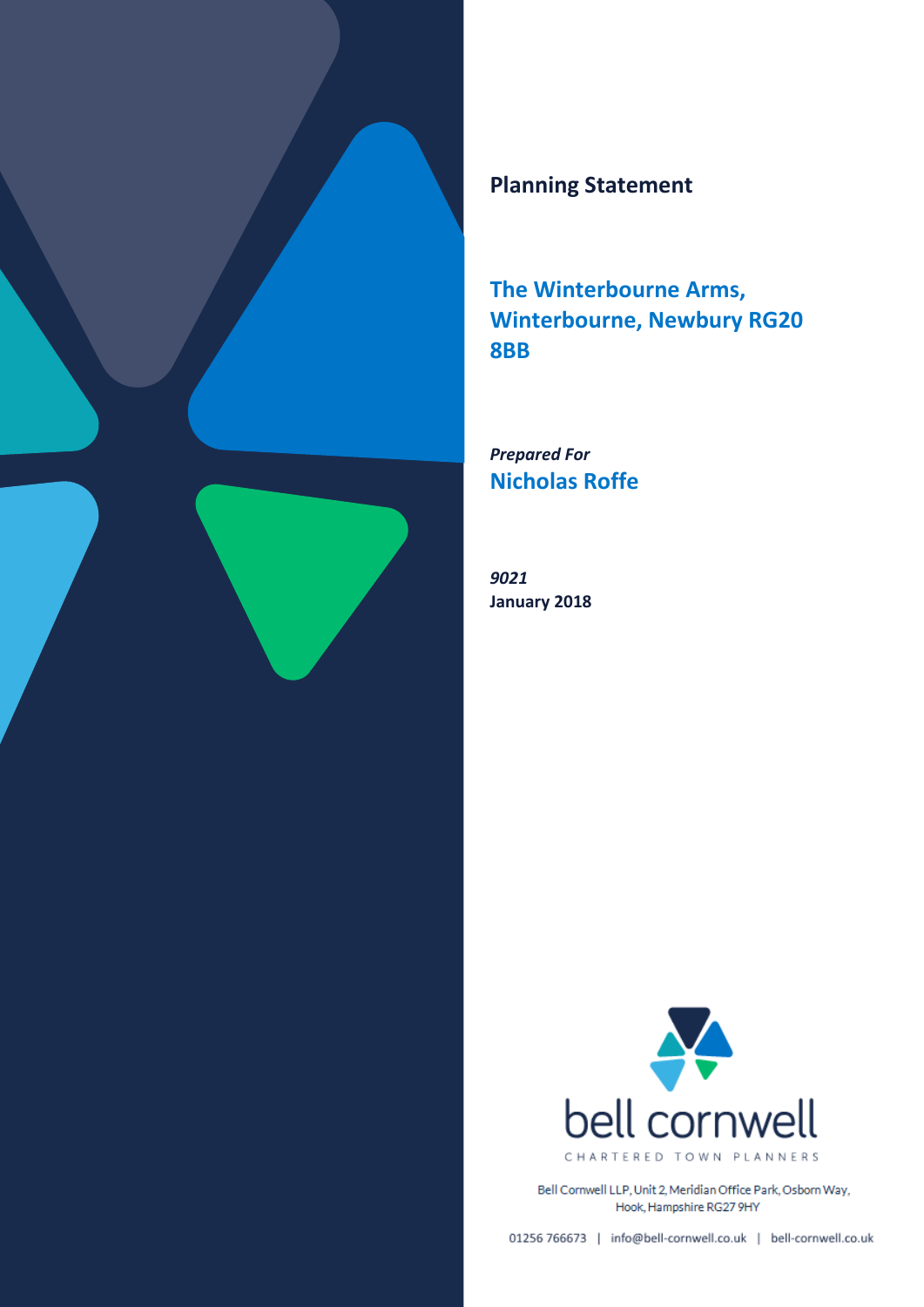

### **CONTENTS**

| 1              | <b>INTRODUCTION</b>                                                                       | 1                 |
|----------------|-------------------------------------------------------------------------------------------|-------------------|
| $\overline{2}$ | THE SITE AND SURROUNDINGS                                                                 | 2                 |
|                | The Site<br>Planning history<br>The Proposed Development                                  | 2<br>3<br>3       |
| 3              | <b>PLANNING POLICY CONSIDERATIONS</b>                                                     | 4                 |
|                | THE DEVELOPMENT PLAN<br>Principle of Development<br>Loss of Public House<br>Other matters | 4<br>4<br>6<br>11 |
| 4              | <b>CONCLUSIONS</b>                                                                        | 12                |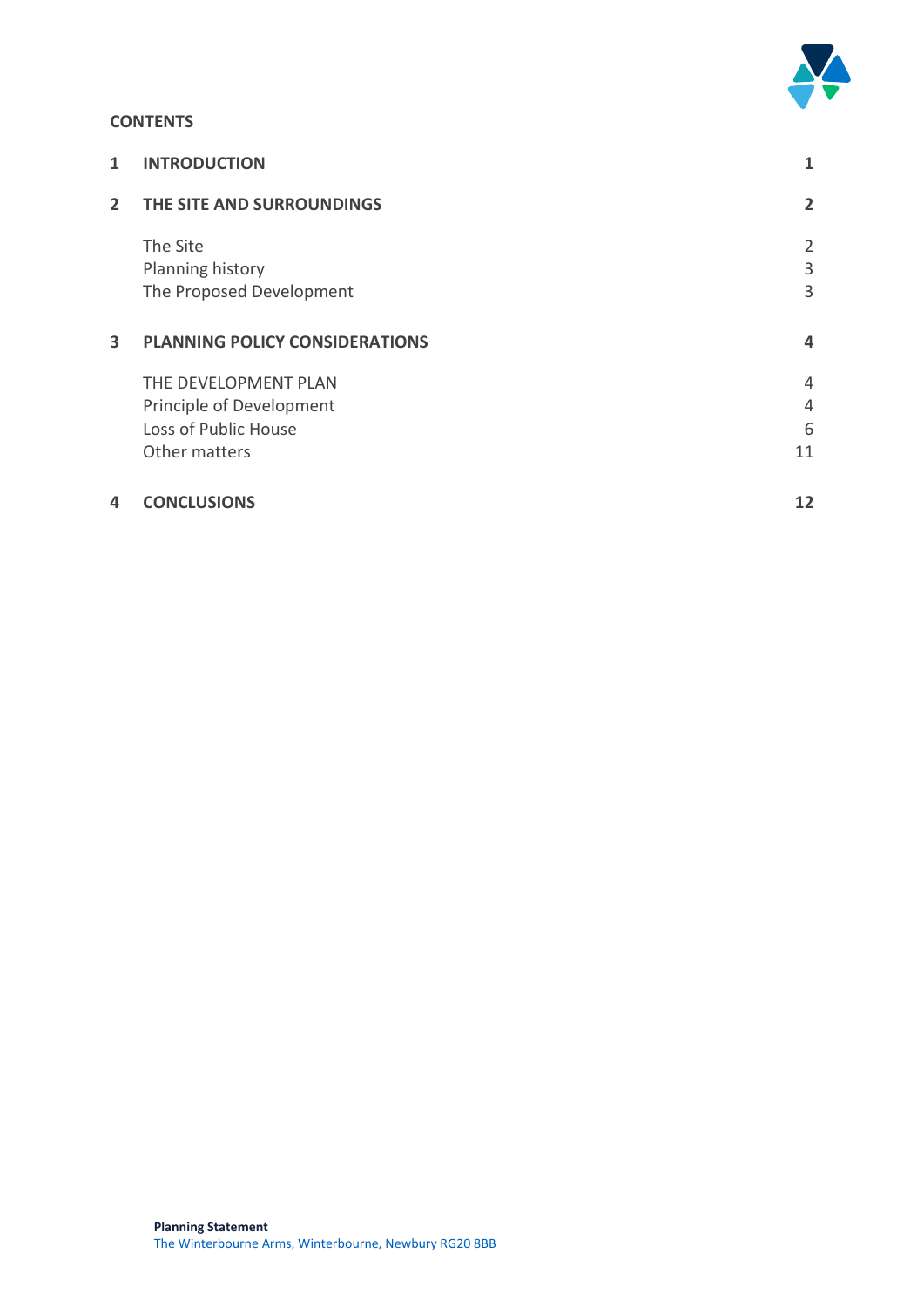

# **1 INTRODUCTION**

- 1.1 The following statement has been prepared for Nicholas Roffe in support of a planning application for the conversion of the Winterbourne Arms Public House (hereby referred to as 'The Site') into a single residential dwelling.
- 1.2 The second section of the report identifies and describes the extent of the site and its main characteristics, together with the relevant planning history.
- 1.3 The third section sets out the relevant planning policy context and includes an assessment of the proposal and the case for allowing planning permission.
- 1.4 The final section summarises the findings of the report and sets out the conclusions.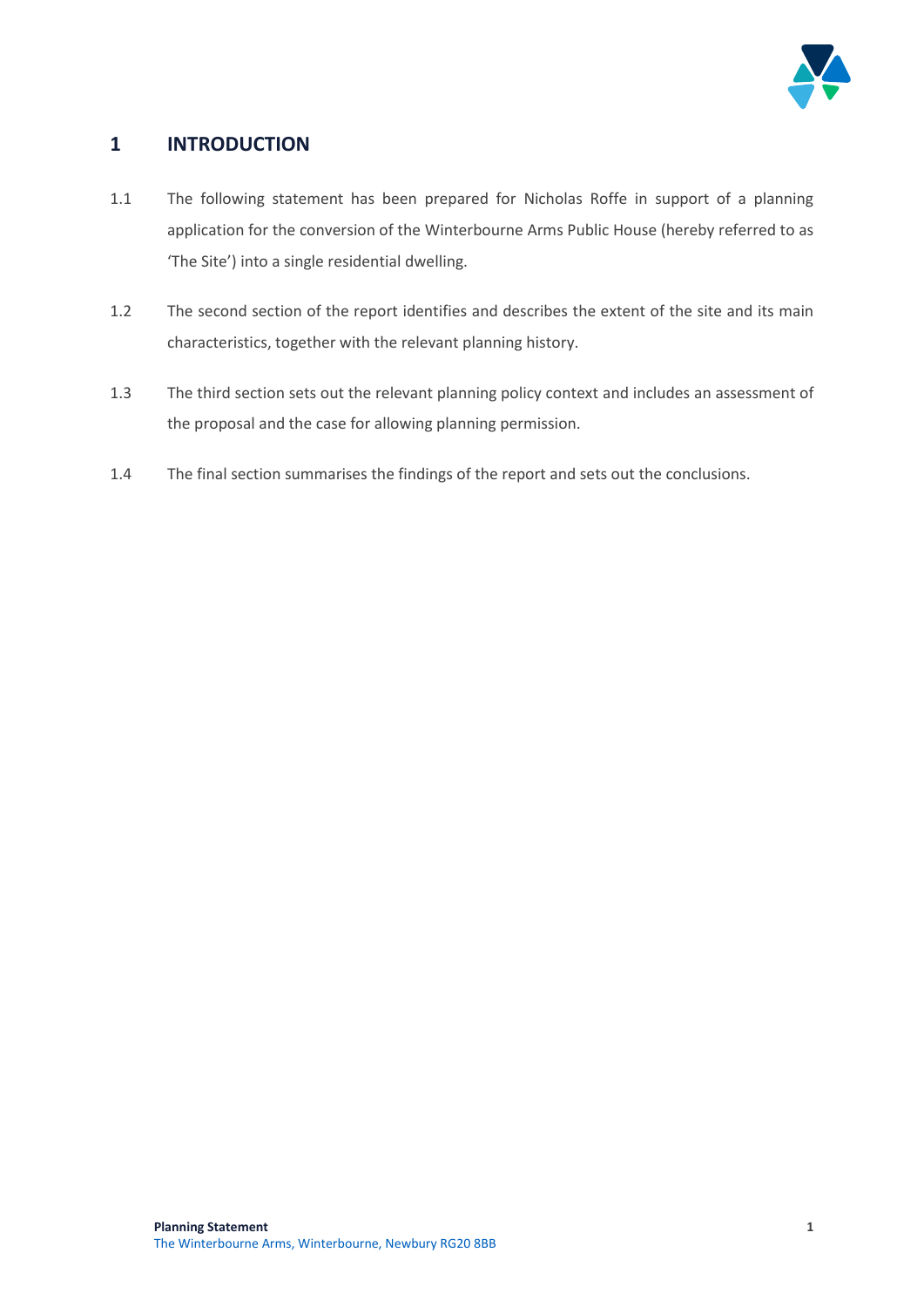

# **2 THE SITE AND SURROUNDINGS**

#### **THE SITE**

- 2.1 The site comprises of an existing public house located in the rural settlement of Winterbourne, which is close to the M4 Motorway (1km to the North) and the A34 dual carriageway (2km to the East). It enjoys a countryside setting accessed via an unnamed Road. The village is otherwise characterised by residential development which has grown in a predominantly linear pattern along the through road.
- 2.2 The site is centrally located within the village and comprises of a detached two storey building, constructed in red brick, timber framed panels and slate roof. It benefits from a car park to the rear of the property and is neighboured on each side by residential properties and their associated gardens. Whilst it is a pleasant building, it is of little historic architectural interest and is neither listed or located within a conservation area.



- 2.3 The site forms part of a cluster of otherwise residential dwellings however Winterbourne does not have a formal settlement boundary, as defined on the Council's local plan proposal map, and therefore is in open countryside in planning terms. Despite this, it can still be said to be located within a settlement as per its common meaning. The site also lies within an Area of Outstanding Natural Beauty (AONB).
- 2.4 The current layout of the building includes a bar and restaurant on the ground floor with a kitchen and cellar behind. The first floor is then occupied by bedrooms, a domestic kitchen and bathrooms.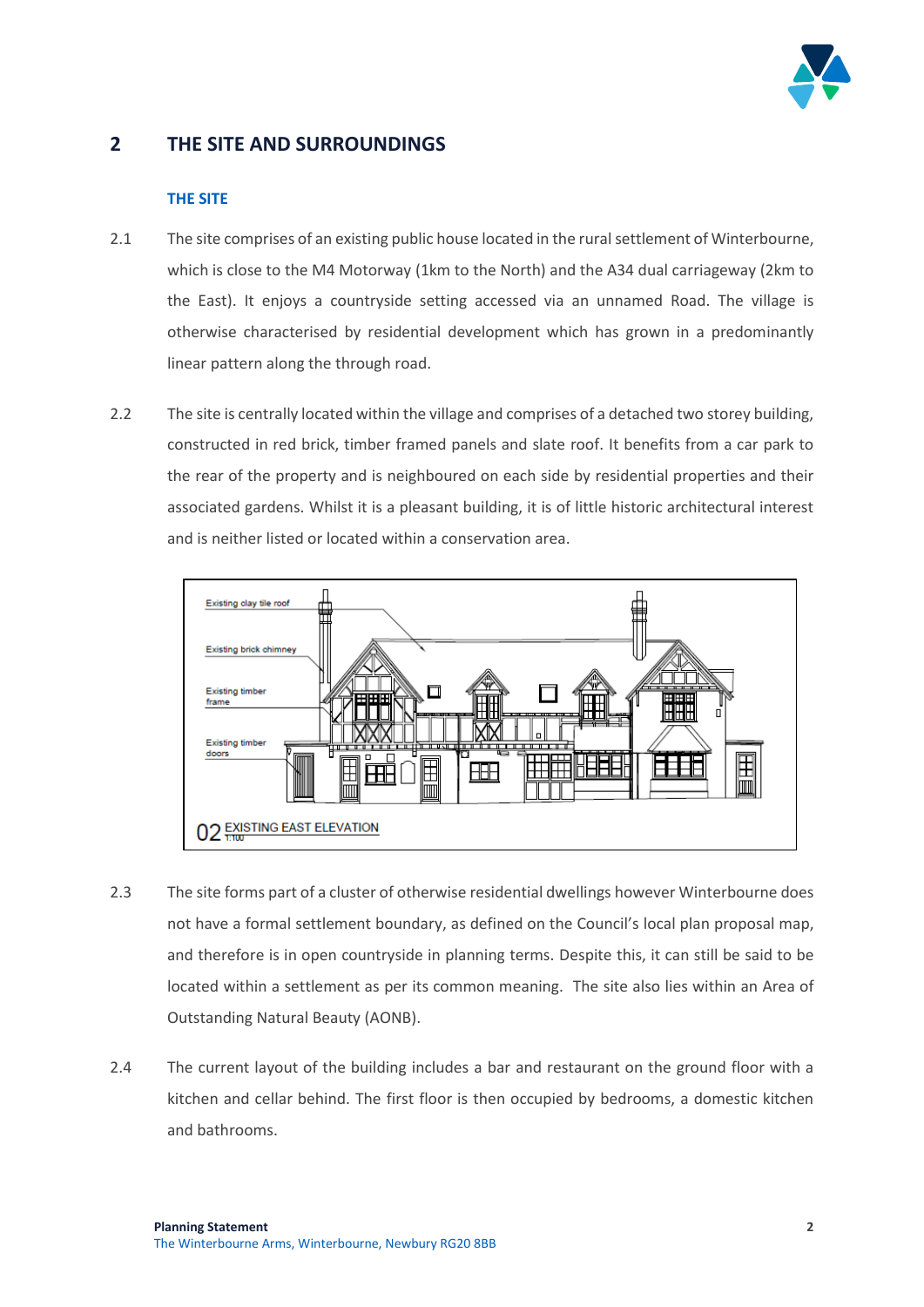

#### **PLANNING HISTORY**

2.5 A search of the Council's online planning register reveals the following planning history for the property:

| Reference    | <b>Description</b>                  | <b>Decision</b> | <b>Decision Date</b> |
|--------------|-------------------------------------|-----------------|----------------------|
|              |                                     |                 |                      |
| 00/00473/FUL | Single storey additions onto public | Refused         | 20/12/2000           |
|              | house.                              |                 |                      |
|              |                                     |                 |                      |
| 01/00035/FUL | Single storey additions onto public | Approved        | 27/02/2001           |
|              | house.                              |                 |                      |
|              |                                     |                 |                      |

Table 1. Planning History

2.6 Notwithstanding the above history, the approved single storey extension does not appear to have been implemented. The property has therefore been modified very little in recent years. Whilst it has a lawful use as a Public House the business closed in 2017.

#### **THE PROPOSED DEVELOPMENT**

2.7 The proposed development does not seek any external alterations to the building, but the rooms would be subject to some modest renovations to enable its use as a single dwelling. Whilst these do not require express planning permission, a change of use of the public house is required for it to be used as a single dwelling.



2.8 Access to the site would remain as existing, with parking and private amenity space kept at the rear.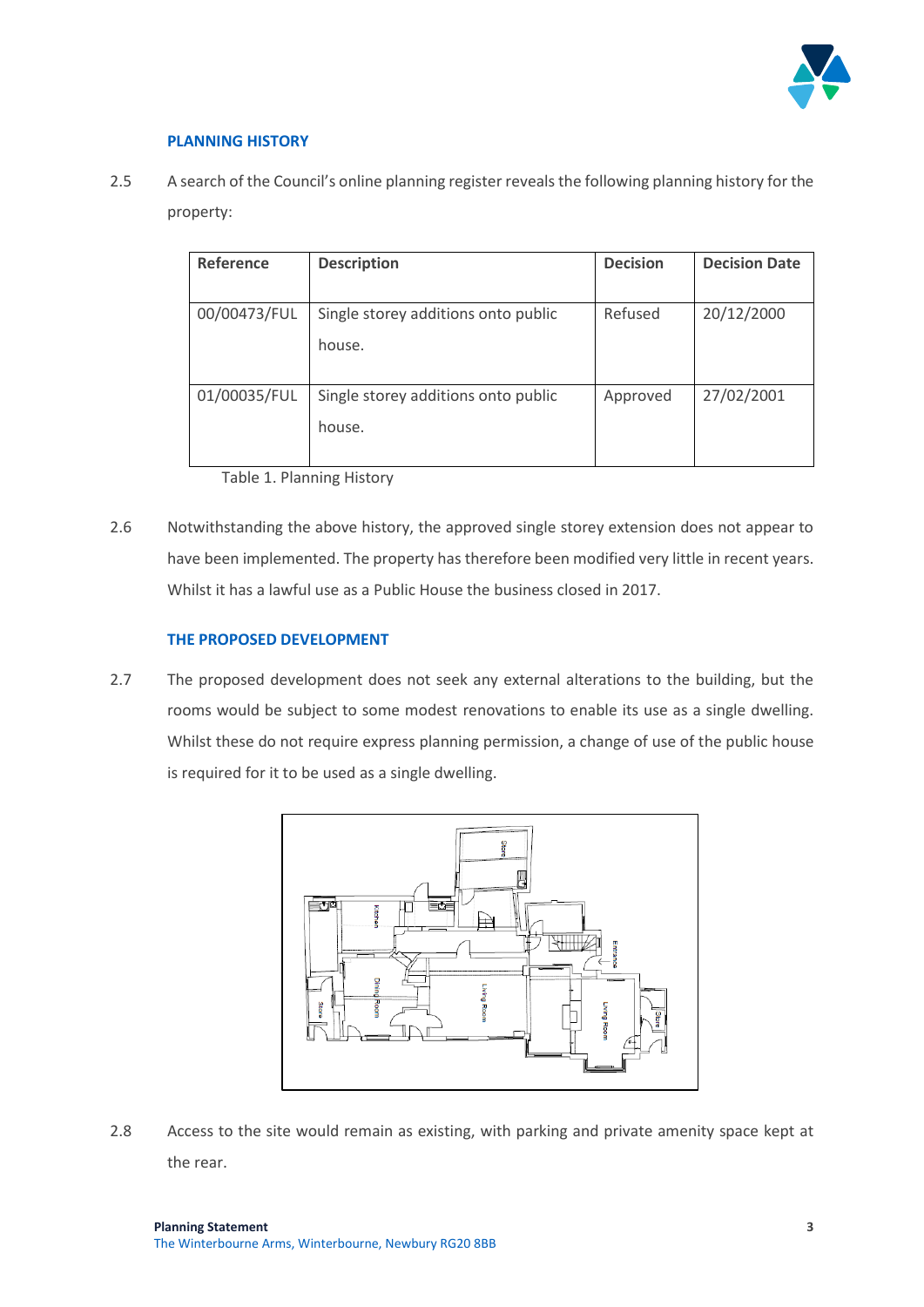

# **3 PLANNING POLICY CONSIDERATIONS**

#### **THE DEVELOPMENT PLAN**

- 3.1 Section 38(6) of the Planning and Compulsory Purchase Act 2004 requires that planning applications should be determined in accordance with the Development Plan unless material considerations indicate otherwise.
- 3.2 For the purposes of this application, the Development Plan comprises of policies from the:
	- Core Strategy (CS) Development Plan Document (2006-2026)
	- West Berkshire District Local Plan (LP) 1991-2006 (saved policies)
	- Proposal Map
- 3.3 The National Planning Policy Framework (NPPF), which sets out the Governments planning policy objectives is also referred to as it is a material planning consideration in planning decisions.

#### **PRINCIPLE OF DEVELOPMENT**

- 3.4 The NPPF makes clear that the Government wishes to boost the supply of homes. To facilitate this objective, the Council's spatial strategy, as set out in the Area Delivery Plan Policy 1 of the Core Strategy, seeks to direct new development to the main settlement areas of the district, according to a defined hierarchy. The village of Winterbourne is outside these formal settlement areas and is therefore considered under countryside policies, where there is a general position of constraint towards inappropriate development.
- *3.5* Regard can also be made to the recently published NPPF which makes clear that planning decisions should encourage the effective use of land. In doing so, paragraph 118(d) states that planning policies and decisions should "*promote and support the development of underutilised land and buildings".*
- 3.6 There is therefore a national policy incentive to make use of buildings such as the Winterbourne Arms, which has not been fully utilised due to its closure in 2017, to enable it to be brought back into a viable use that safeguards its future.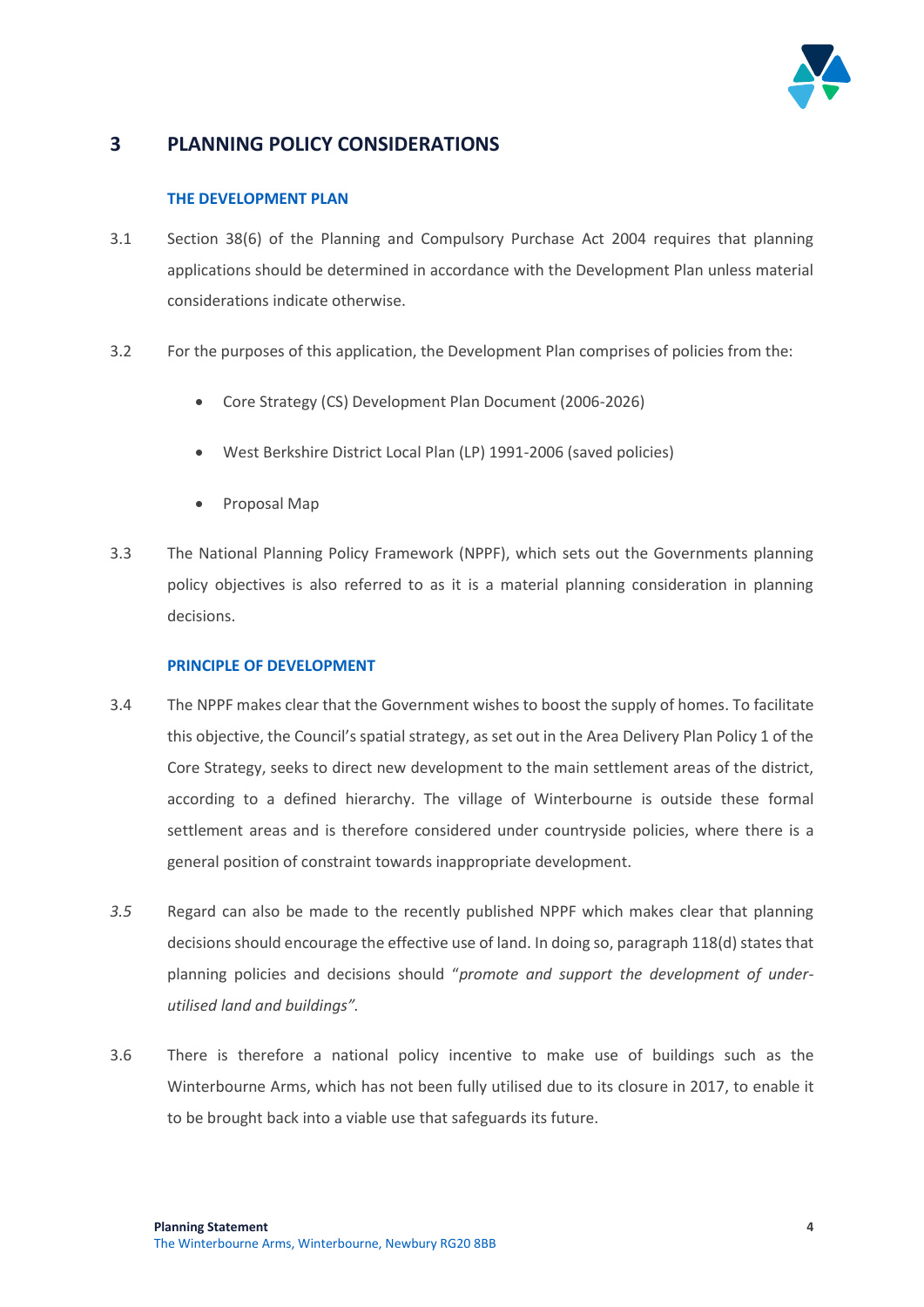

- 3.7 The Council's saved Local Plan policy ENV.19 is also relevant and establishes that proposals for the reuse or adaptation of existing buildings in the countryside will be permitted, subject to certain considerations. The following are most relevant to the proposed development. We set out our response to each below:
	- *the form, bulk and general design of the existing buildings are in keeping with their surroundings;*
- 3.8 The proposed development only includes modest internal changes which do not it themselves require planning permission. Externally the building is to remain as existing. Consequently, whilst there would be a material change of use, the character and appearance of the building in the context of its surroundings will not be harmed.
	- the existing buildings are suitable for the proposed new use(s) without needing *extensive alterations, rebuilding and/or enlargement;*
- 3.9 As indicated above, the proposed development would not involve extensive alterations, rebuilding and/or enlargement. The only change will be very modest works to the internal fixtures and fittings, which do not themselves require planning permission.
	- *The conversion respects local building styles and materials;*
- 3.10 There are no proposed changes to the existing buildings external appearance or materials.
	- *the proposed curtilage of the new development is not visually intrusive or harmful to the amenities of the surrounding countryside;*
- 3.11 The site as a public house already benefits from its own curtilage which is clearly defined. The site is also centrally located within the settlement with residential properties either side. A change of use of the site to a dwelling would be in keeping with that existing domestic setting, so would not be visually intrusive or harmful to surrounding amenity. It should also be noted that a public house, due to associated noise impacts and the coming and goings of cars, has a greater adverse impact on amenity. The proposed use could therefore be considered an enhancement in this respect.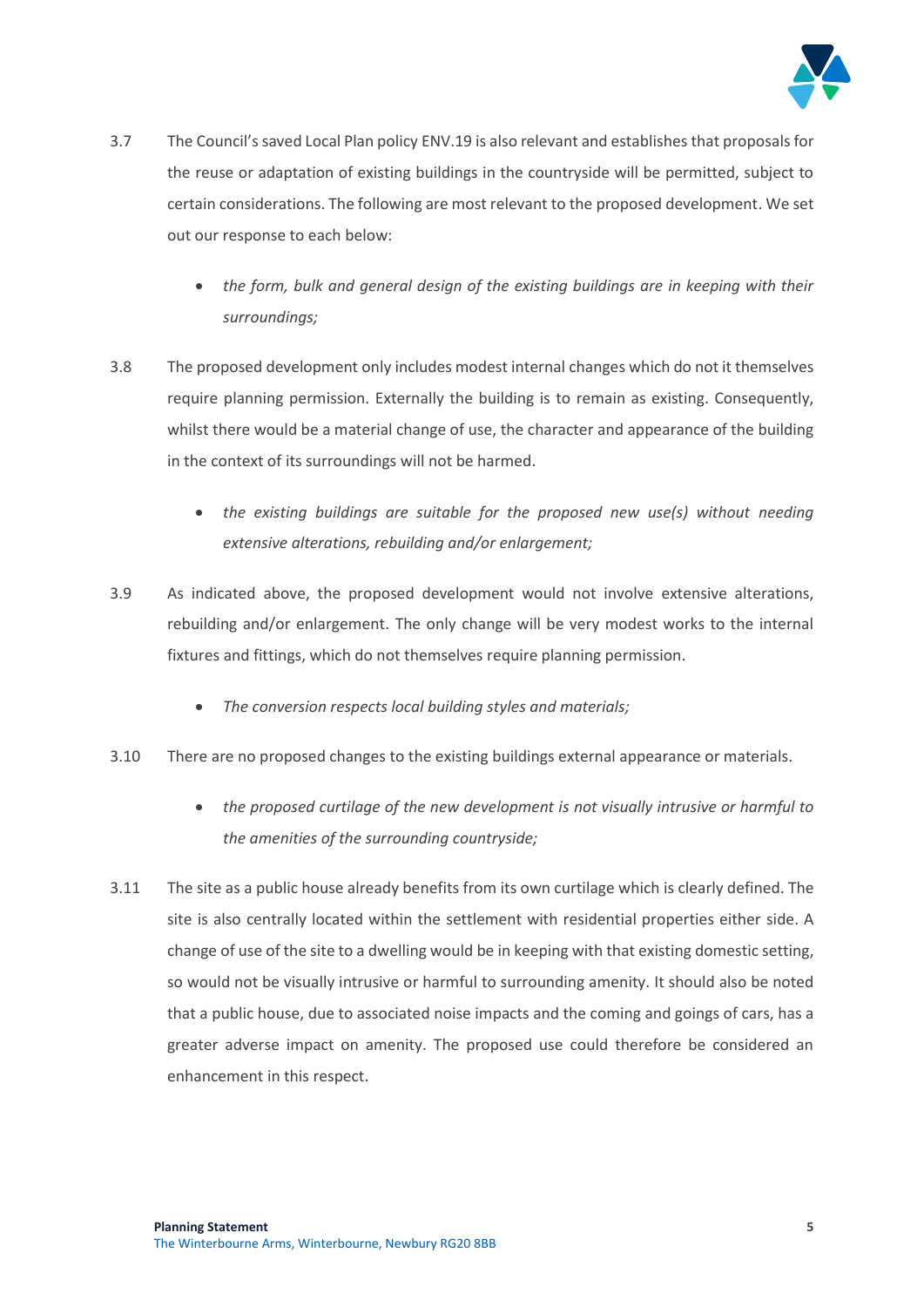

- the proposed new use(s) would not generate traffic of a type or amount harmful to local rural roads, or require improvements which would detrimentally affect the character of such roads or the area generally;
- 3.12 The main road running through the village is an unnamed rural road which is mainly used for local traffic. It would not require any improvements because of the proposed development. It should also be noted that, with little local or passing trade, the pub has needed to rely on clients who drove to the site. In comparison, a single dwelling would not generate high numbers of car and other types of vehicle movements (e.g. from daily deliveries). As such, the proposed development will result in a reduction in the number of movements associated with the site, a benefit in highway and sustainability terms.
	- *the proposed new use(s) would not result in material harm to the environmental qualities of the surrounding rural area.*
- 3.13 The proposed development does not seek any material changes to the physical characteristics of the site and so would not impact on the environmental qualities of the surrounding rural area. However, as already indicated, the reduction in potential car journeys can be considered a benefit to the local environment.
- 3.14 The proposed development therefore satisfies all the requirements of Policy ENV.19 of the Local Plan.

#### **LOSS OF PUBLIC HOUSE**

- 3.15 Section 8 of the NPPF (promoting healthy and safe communities) states at paragraph 92 that planning policies and decisions should *"guard against the unnecessary loss of valued facilities and services, particularly where this would reduce the community's ability to meet its day to day needs".* This can include local shops, meeting places, *public houses* and places of worship.
- 3.16 Also relevant is Policy CS10 of the Council's Core Strategy, which states that:

*"Existing small and medium sized enterprises within the rural areas will be supported in order to provide local job opportunities and maintain the vitality of smaller rural settlements. Proposals seeking the loss of such existing sites and premises must demonstrate that the proposal does not negatively impact upon the local economy, and the vitality and viability of the surrounding rural area."*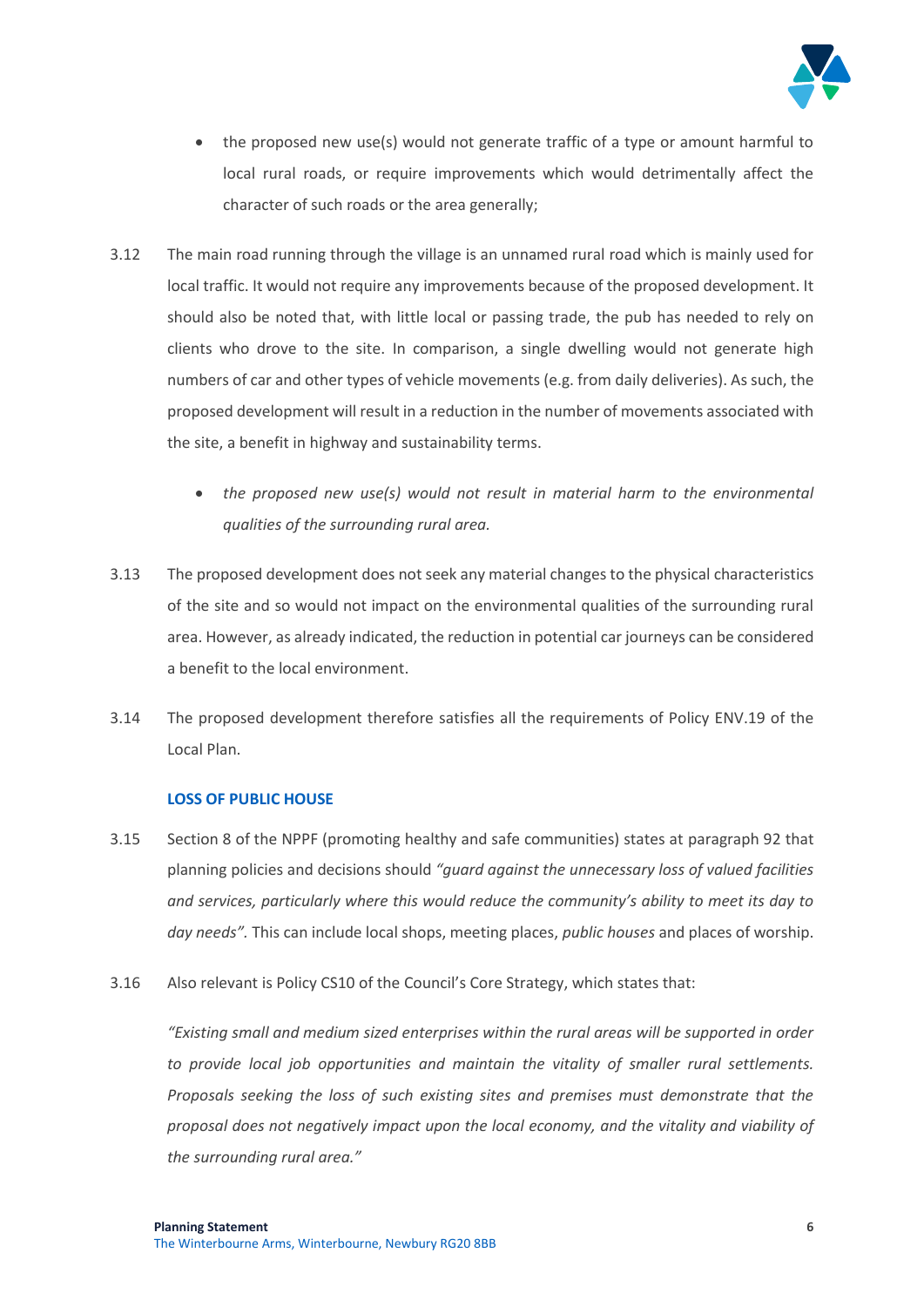

- 3.17 Whilst there is therefore a position for retaining small and medium sized enterprises within rural areas, including public houses, the second part of the policy provides for some flexibility acknowledging that not all rural enterprises should be retained if they are not viable. Public Houses are a unique resource which are viewed in the planning system as a community facility yet they are a commercial business that must make money to be viable.
- 3.18 The Council has also produced a supplementary planning document on public houses. Whilst this dates to 2000, in the absence of any up to date guidance, this remains the only specific test for assessing the loss of the public house and we understand that it continues to be applied by the Council<sup>1</sup>. Paragraph 6.1 sets out criteria to be used in the assessment of applications for development resulting in the loss of a public house. We consider each in turn as follows:
	- *(i) whether it would have an adverse effect on the local character, diversity and amenity of the area;*
- 3.19 Whilst regrettable that the proposal will result in the loss of the public house, as detailed in more detail below due to the financial constraints of running the business, it could no longer operate at a profit. Consequently, it is no longer sustainable as a business and ultimately this resulted in its closure in 2017. The building also needs additional investment due to its state of repair. For example, it needs a new roof and repair to one of its chimneys. In addition, the cellar and dry storage area needs rebuilding due to crumbling brickwork and the interior walls are suffering from rising damp.
- 3.20 Without the prospect of investment from the pub business, to safeguard the building's future an alternative viable use is required, otherwise the buildings deterioration is likely to accelerate. This is an important planning consideration, because an empty, disused building will gradually result in the loss of visual amenity to the area and will have a detrimental impact on the character of the village.

 $\overline{\phantom{a}}$ 

 $1$  We reserve the right to challenge this document on the basis that it is not up to date and was prepared in both another policy context and pre-NPPF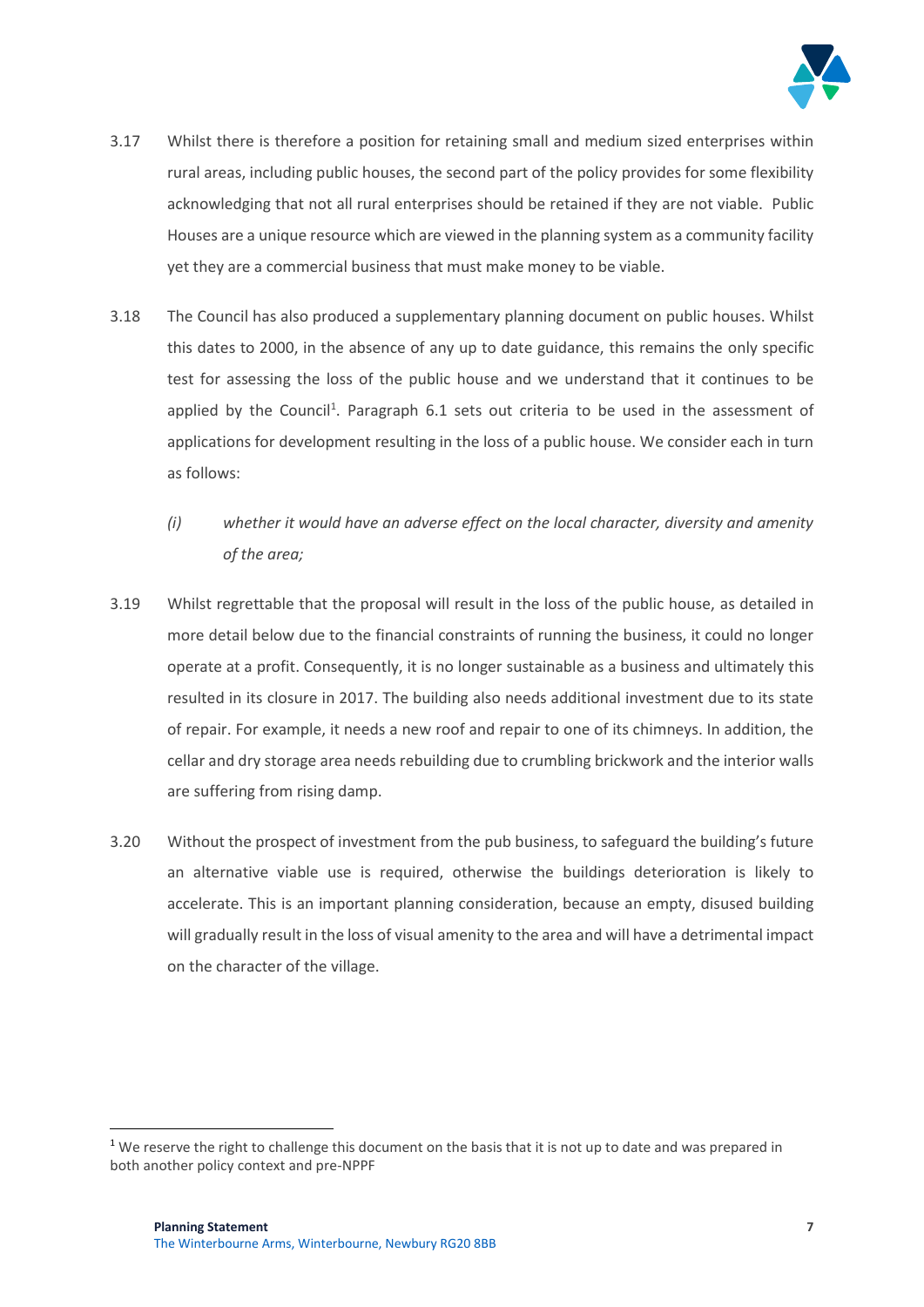

- 3.21 The proposed development offers a viable alternative which would not only finance the repair work required to bring the building back to good condition, it will also secure the long-term use of the building for generations to come.
	- *(ii) whether it can be demonstrated that alternative acceptable public house provision exists (defined in terms of location, size, range of facilities and quality of provision) or can be made available in the local area/community;*
- 3.22 A search of the local area reveals that there are five public houses within a 3.5mile radius of the Winterbourne Arms, which we list below:
	- 1) The Crab (formerly known as The Blue Boar). This is a historic civil war inn situated on the old Oxford to Southampton road. It serves food and drink all day and has letting rooms.
	- 2) The Bell at Boxford. This is a pub and restaurant with letting rooms.
	- 3) The Blackbird at Bagnor. This is a Michelin Star rated gastropub.
	- 4) The Red Lion at Chieveley. This is a managed Arkells Dining Pub and has recently benefitted from a refurbishment including the addition of letting rooms.
	- 5) The Fox and Hounds at Donnington. This is a family owned drinking and dining pub.
- 3.23 In addition to the above, Newbury Town Centre is only four miles from Winterbourne and has a wide selection of pubs, restaurants and coffee houses, offering even more choice when seeking out alternative provision in the local area. These are wide raging in terms of their size, quality, and facilities they offer, providing sufficient alternative provision to the Winterbourne Arms.
	- *(iii) evidence exists that the loss of the public house would comprise an unacceptable decline in the standard of community services for locals and visitors;*
- 3.24 There is no evidence that the loss of the pub would result in an unacceptable decline in the standard of community services. Being a rural community, the village residents are already reliant on services and facilities which are outside the limits of Winterbourne and whilst the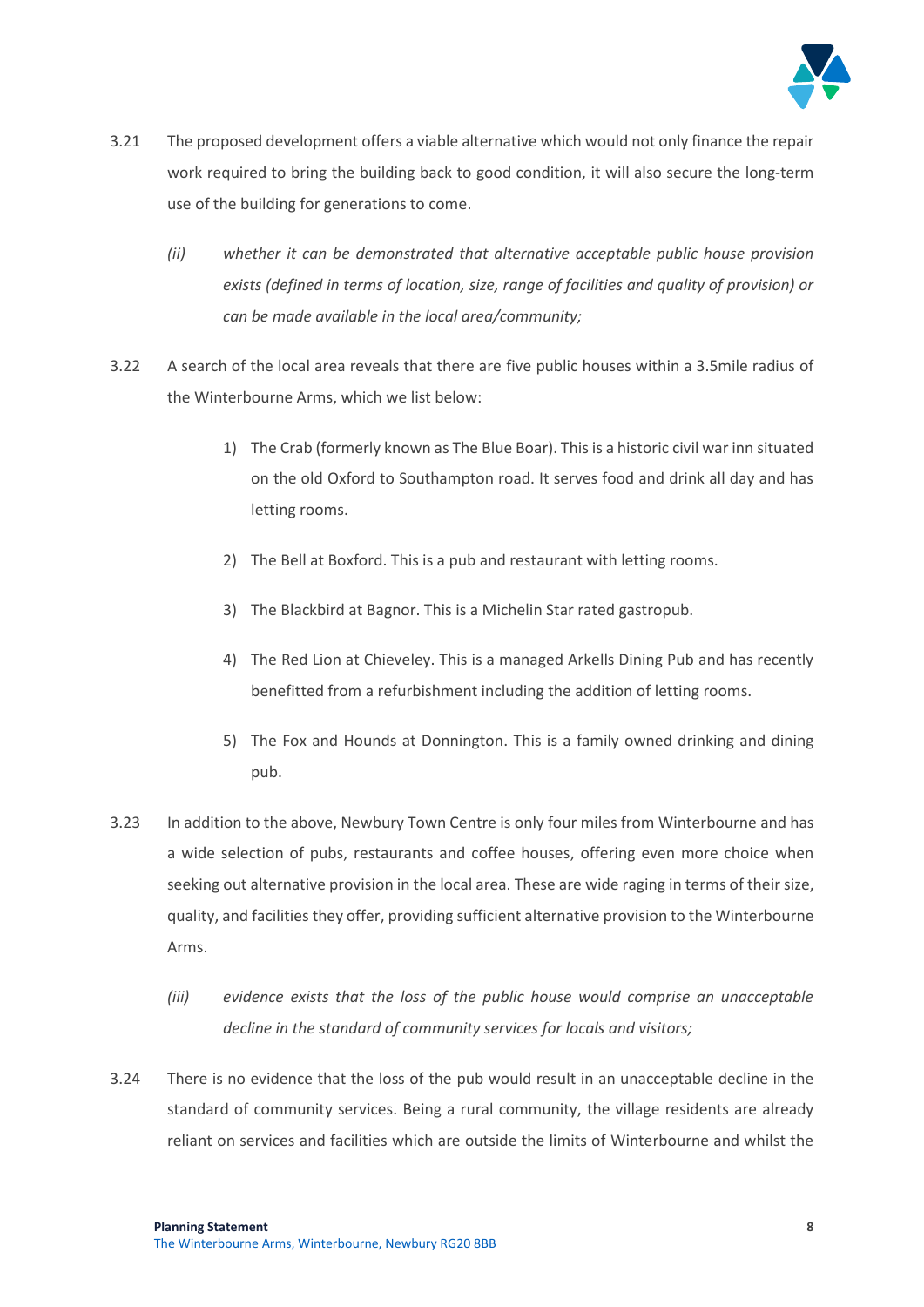

site could be considered a remaining community hub, it has already been closed since 2017. As such it has not been relied upon for some time as a community facility.

- 3.25 Also, the unfortunate reality is that Winterbourne, which comprises of approximately 28 dwellings, with a further 12 within the Parish boundary only has a population of 206 persons<sup>2</sup>. This is not itself large enough to sustain the business on its own and so to be economically viable the business would need to attract more passing trade and visitors from outside the area. Due to its location away from main roads and given the availability of alternative provision elsewhere in more accessible areas, the pub can no longer reasonably continue to operate as a sustainable business. The listed pubs in paragraphs 3.22 and 3.23 above are all in more accessible locations than the application property. If people are going to be driving, then the search area for viable alternatives is further reaching.
	- *(iv) whether it can be demonstrated that the public house is no longer economically viable and that all reasonable attempts have been made to sell or let the building as a public house at a realistic price for no less than 6 months.*
- 3.26 Information received from the current owners suggests that the business did trade successfully during the 1990s and continued to trade successfully into the 2000s. Unfortunately, when the recession hit in 2008 it suffered a major decline. Trade had only recovered to 66% of its pre-recession trade by 2015. It has also been impacted by a change in people's habits, with supermarkets and off licences now selling more than 50% of beer sold with the number of pints sold in pubs reportedly declining from 29 million per day to less than 11million today.
- 3.27 Also, before closing in 2017 Draught Beer sales at the pub made up less than 4% of its trade, whereas food sales made up over 60% of its income and ancillary sales of drinks to accompany food made up another 25%. Furthermore, it is understood, from the business' main suppliers Dayla, and before them Waverley, that supplies of Real Ale have never exceeded 50 composite barrels per annum during the previous two landlords' occupancy. During the final months of the business being open this was down to 35 barrels per annum (a barrel equates to about £1000 of sales net of VAT). This is important because Real Ale sales of about 80 pints per week

 $\overline{a}$ 

<sup>2</sup> 2011 Census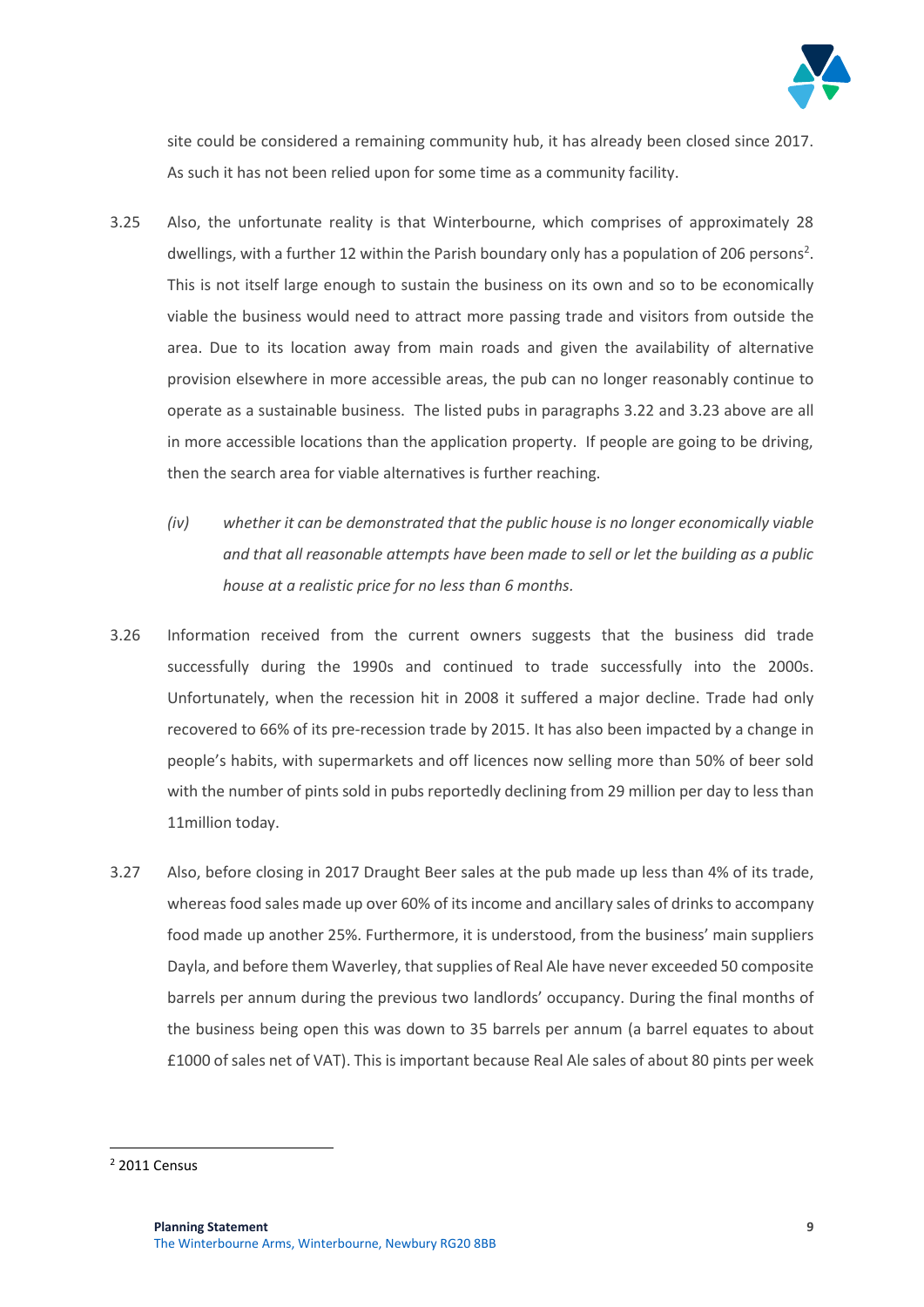

are insufficient to keep the real ales in good condition, particularly when they have tried to have at least two available.

- 3.28 In addition, cigarette sales at the pub declined by over 50% over the period 2008 to 2015, resulting in the cigarette machine being removed as an uneconomic sales point.
- 3.29 In 2008 the business had operating fixed costs of £44,000. These had risen to £48,000 in 2015 and today would exceed £52,000. To cover these costs alone, the business needs to take £104,000. To offer food at least a chef at £25-40,000pa is required, a barperson at circa £20,000pa and a waiting/washer-up at circa £18000 pa. If you want to open 7 days at least a 2nd Chef at circa £22-28,000pa, another bar person at circa £20,000pa and another waiting person at circa £18,000 is required. This equates to another £260,000, or a total of £364,000 (£7000 per week) to break even. In 2008 the business took £382,230, in 2015 only £261,260.

| 3.30 | The below table provides an overview of the business viability: |  |  |  |  |
|------|-----------------------------------------------------------------|--|--|--|--|
|      |                                                                 |  |  |  |  |

|                        | 2008    | 2015       |  |  |  |
|------------------------|---------|------------|--|--|--|
| Gross turnover         | £382230 | £261260    |  |  |  |
| Nett of VAT            | £325303 | £217716    |  |  |  |
|                        |         |            |  |  |  |
| Cost of Sales          |         |            |  |  |  |
| Food 55% Margin        | £87831  | £70540     |  |  |  |
| Drink 60% Margin       | £61192  | £41801     |  |  |  |
|                        |         |            |  |  |  |
| Overheads              |         |            |  |  |  |
| <b>Business Rates</b>  | £7140   | £8800      |  |  |  |
| Electricity/Gas/ Water | £6500   | £8500      |  |  |  |
| <b>Rent 2008</b>       | £30000  |            |  |  |  |
| Mortgage 2015          |         | £30000     |  |  |  |
| Licence                | £185    | £185       |  |  |  |
| Insurance              | £500    | £500       |  |  |  |
| Staff costs            | £120000 | £100000    |  |  |  |
| Total                  | £313048 | £260226    |  |  |  |
| <b>Nett Profit</b>     | £12255  | $-£42,510$ |  |  |  |
|                        |         |            |  |  |  |

Table 2. Costs Appraisal

- 3.31 The above clearly demonstrates a significant decline in the profitability in the business, with substantial losses made in 2015. It is no longer a viable enterprise.
- 3.32 Notwithstanding the above, marketing of the property has been undertaken by Fleurets Leisure Property Specialists since October 2017 and details are provided as part of this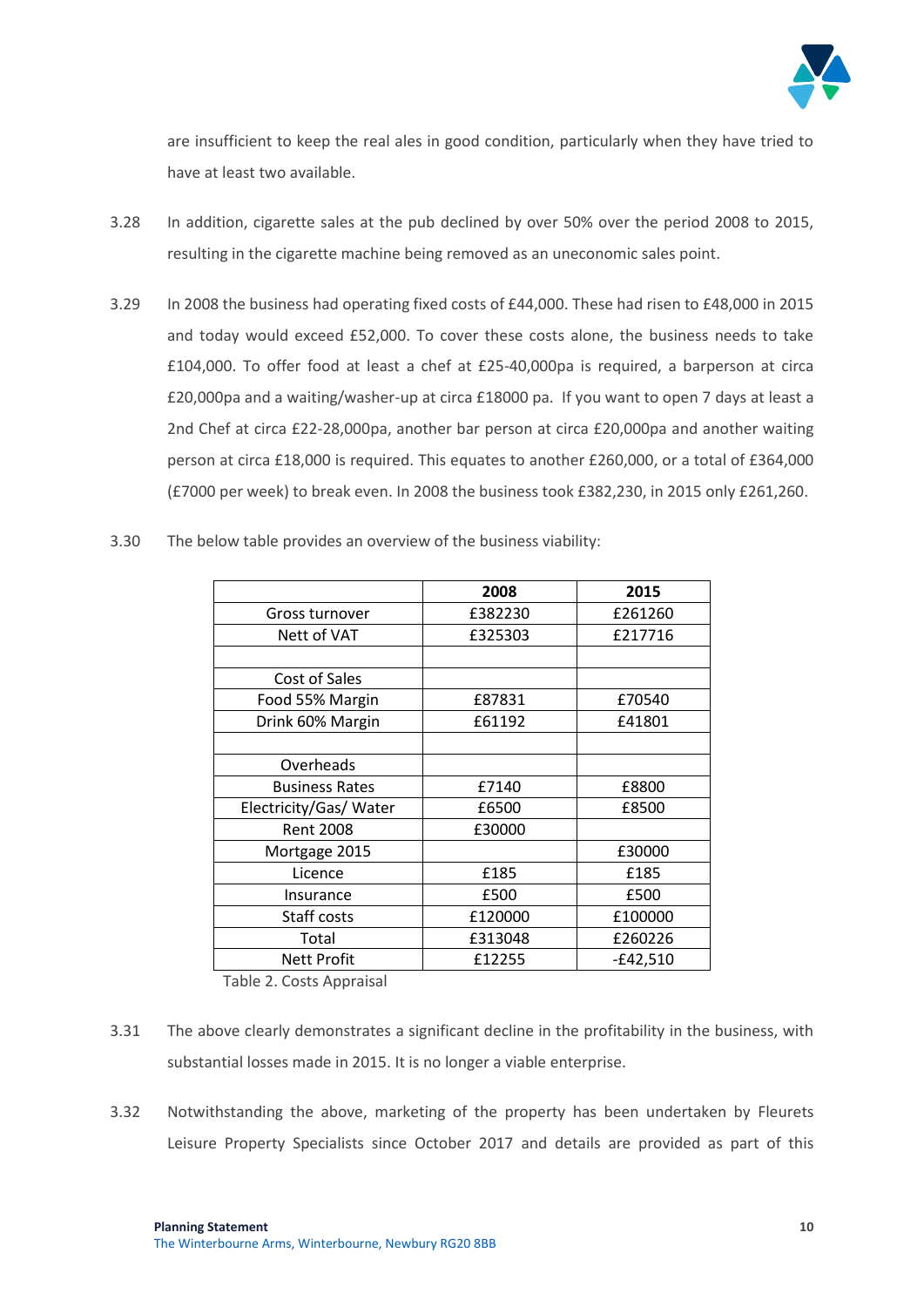

application. Their letter dated  $18<sup>th</sup>$  October 2018 confirms that the property was actively marketed for just over 10 months. It was sold to the present owners in August 2018 however due to the viability of the business as a public house being unsustainable, the proposed development is considered its optimal viable use.

#### **OTHER MATTERS**

- 3.33 In addition to the above, the Core Strategy requires the amenity of neighbouring properties and future occupiers to be considered as well as highway implications. In this case the property already benefits from a large area of private amenity space which will serve well as a private garden. As no alterations to the building are proposed there will also be no change in the physical relationship of the building with the neighbouring properties.
- 3.34 However, as already expressed, given that public houses are often considered as being unneighbourly, due to noise and other associated impacts, the proposed residential use would be an enhancement in comparison. It will not therefore result in harm in this respect.
- 3.35 In terms of highway impacts, it is accepted that due to its relatively remote location, there is an inevitable reliance on the use of the private motor car for travelling to and from the site. However, this is likely to be true of any potential use of the site, but critically the existing use also has an impact and therefore needs to be considered in the planning balance.
- 3.36 The proposed use would result in the creation of a single residential unit, but this will have a relatively low car usage compared to the potential number of vehicular trips from a public house. As such, there would be a significant reduction in the number of car journeys which is a clear benefit in terms of the sustainability of the site. Consequently, the harm would not lead to an unacceptable impact in planning terms.